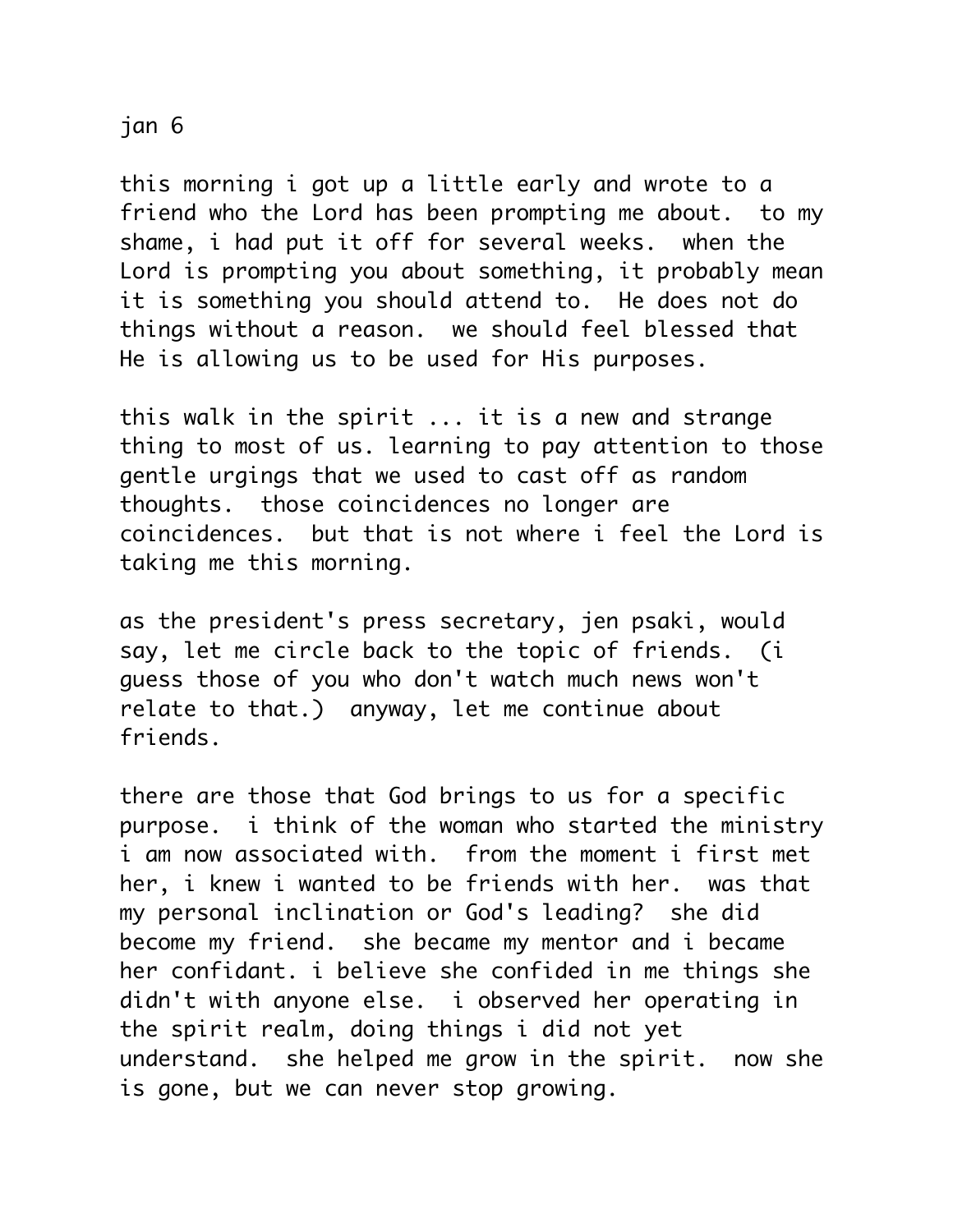there are friends we had growing up. i often regret the ones not still in touch. i remember one friend where i got baptized while i attended her church. i can now see God's hand in that also.

i guess the point of what i am trying to say is: some people are brought across our paths to help us. others, perhaps because we are supposed to help them. God is there throughout our lives, even in the little things we think are random.

that's not even beginning to mention the friendships we form at work. some perhaps randomly passing through while others, are they there to influence us, or are we there to influence them. and how random is it really. did God get you started in a certain profession so you would meet certain people. yes, i believe He influences and guides us throughout our lives. at every turn, we have opportunities to say yes and continue, or to say no and rebel. although He may be weaving it all together, we still have free will.

and then we come to the ultimate friend. "a man who has friends must himself be friendly, but there is a friend who sticks closer than a brother." prov 18:24 yes, we may have many close friends but Jesus is that ultimate friend. it must always be Him influencing us as we can never influence Him. He is that perfect love we all seek.

let us all embrace the friendship He offers. if we do, these words He has spoken will be to us. "no longer do I call you servants, for a servant does not know what